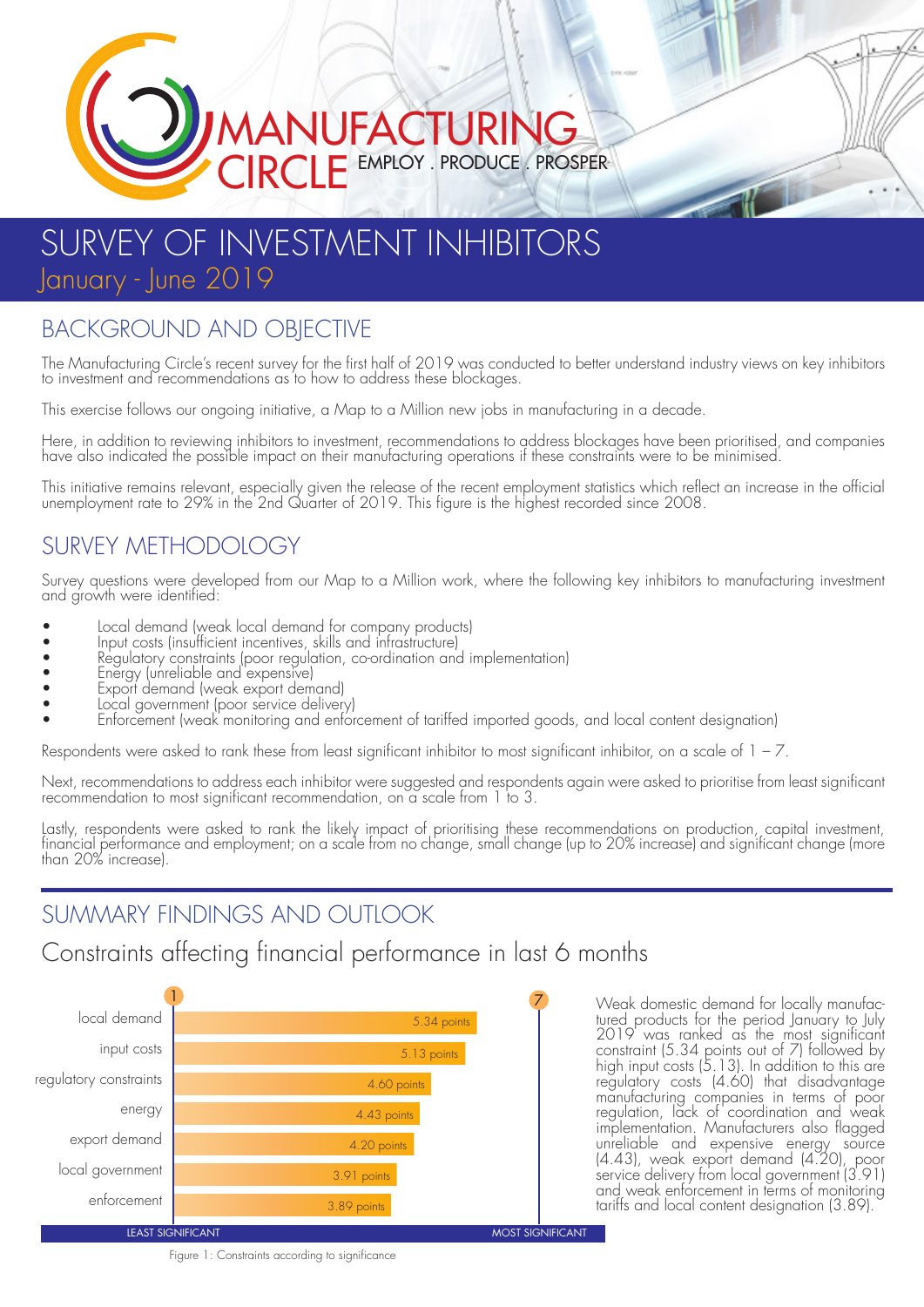#### Recommendations that will reduce the blockages to investment



Figure 5: Reduce energy costs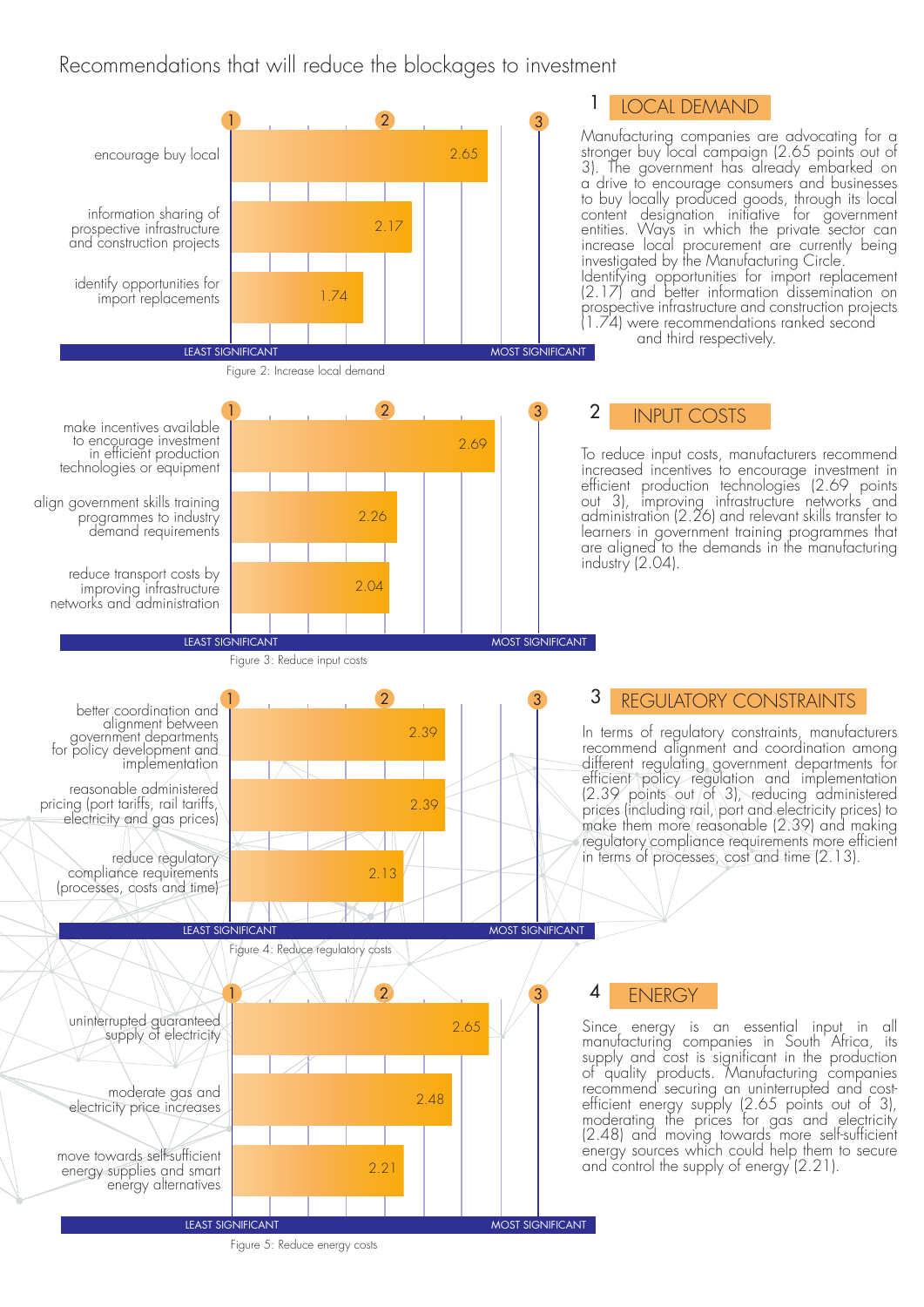

#### Predicted economic impact on manufacturing companies

The survey also investigated the potential impact of the recommendations on production, capital investment, financial performance and employment.